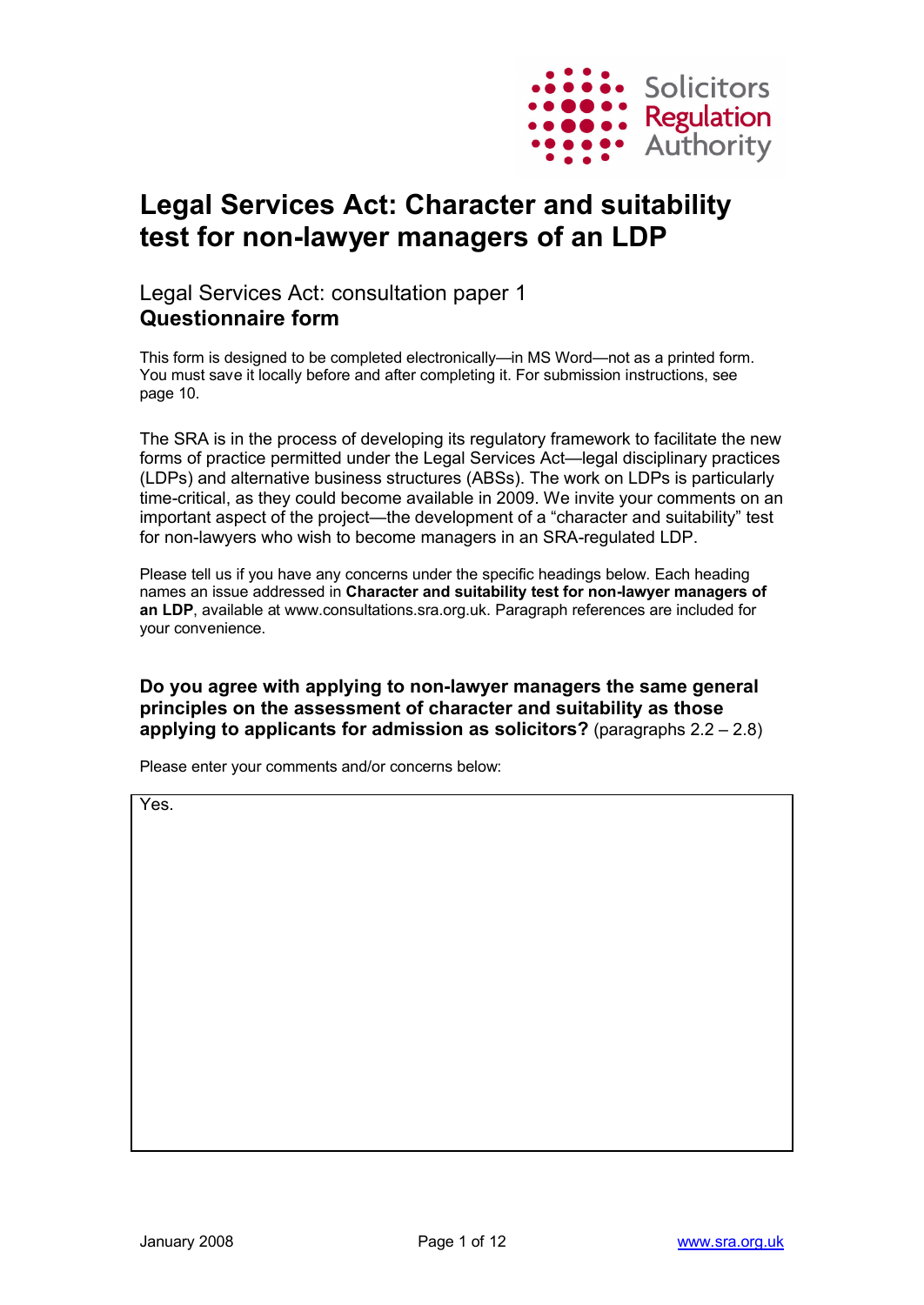### **Do you agree that the SRA should require from prospective non-lawyer managers the same kind of information as that required by the FSA under the "approved persons regime"?** (paragraphs 2.9 – 2.11)

Please enter your comments and/or concerns below:

No. We consider that the imposition of such requirements would not be "necessary in the consumer and public interest" and would not "minimise regulatory burdens and unnecessary bureaucracy".

The SRA does not require this information from persons applying for admission to the roll of solicitors, and we do not think it is relevant that the SRA "will have gathered considerable information [from such applicants] during the qualification process". The information obtained during the qualification process is nowhere near as extensive as the information required by the FSA. It does not include, for example, information about other directorships and business interests.

In any event, we understand that the criteria for admission are set out in the relevant regulations, and we would have some concerns if information and data provided to the SRA during the qualification process were to be used for an undiclosed purpose.

### **Is there any other information which in your view the SRA should require?**

Please enter your comments and/or concerns below:

No.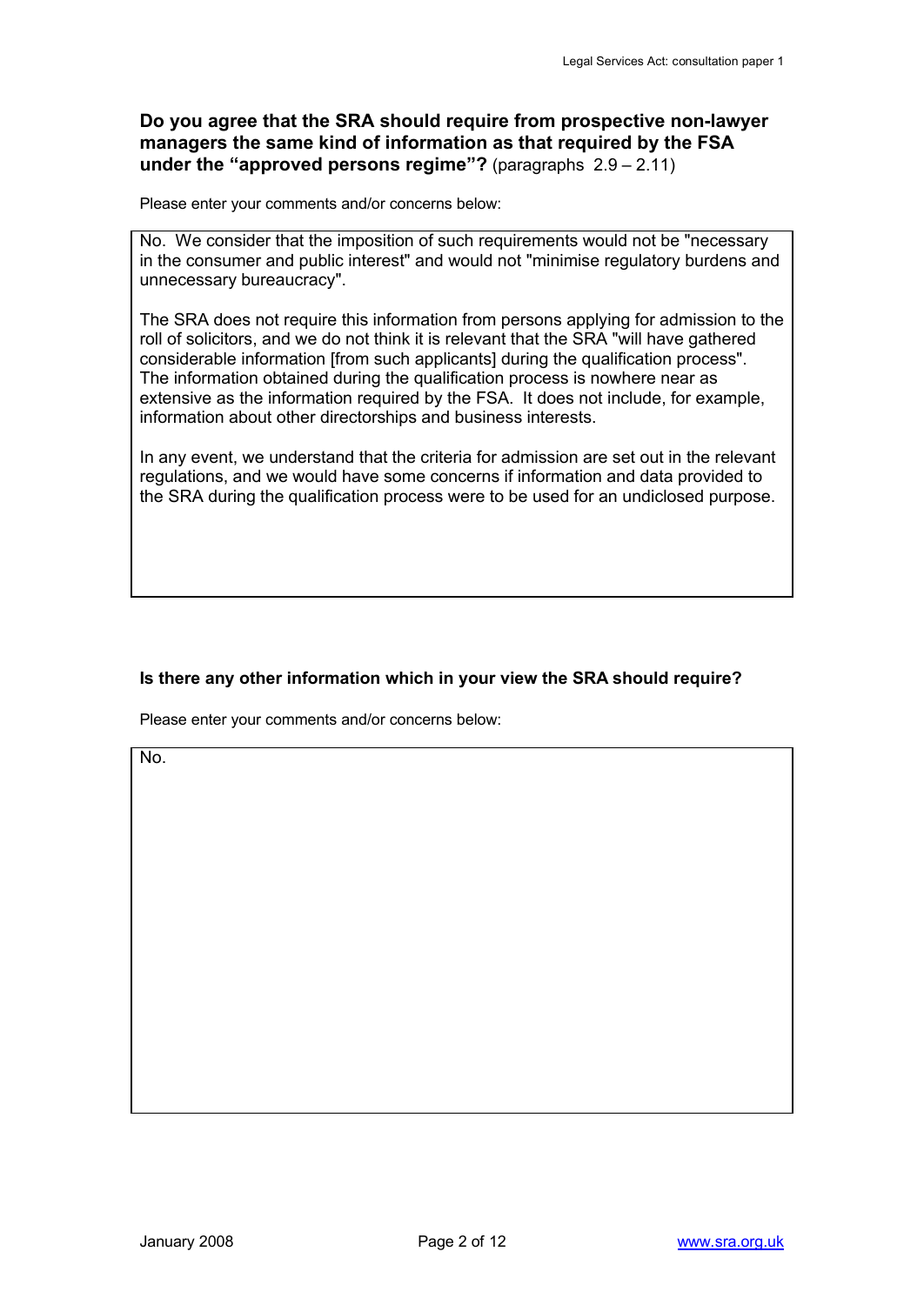#### **Do you agree that the test for non-lawyer managers should not include a training and competence requirement?** (paragraphs 2.12 – 2.14)

Please enter your comments and/or concerns below:

Yes. Further, any additional restrictions on activities of non-lawyer managers over and above the restrictions imposed by statute should only be imposed after appropriate consultation.

### **Do you agree that prospective non-lawyer managers should be required to complete a Criminal Records Bureau standard disclosure?** (paragraph 2.15)

Please enter your comments and/or concerns below:

Yes.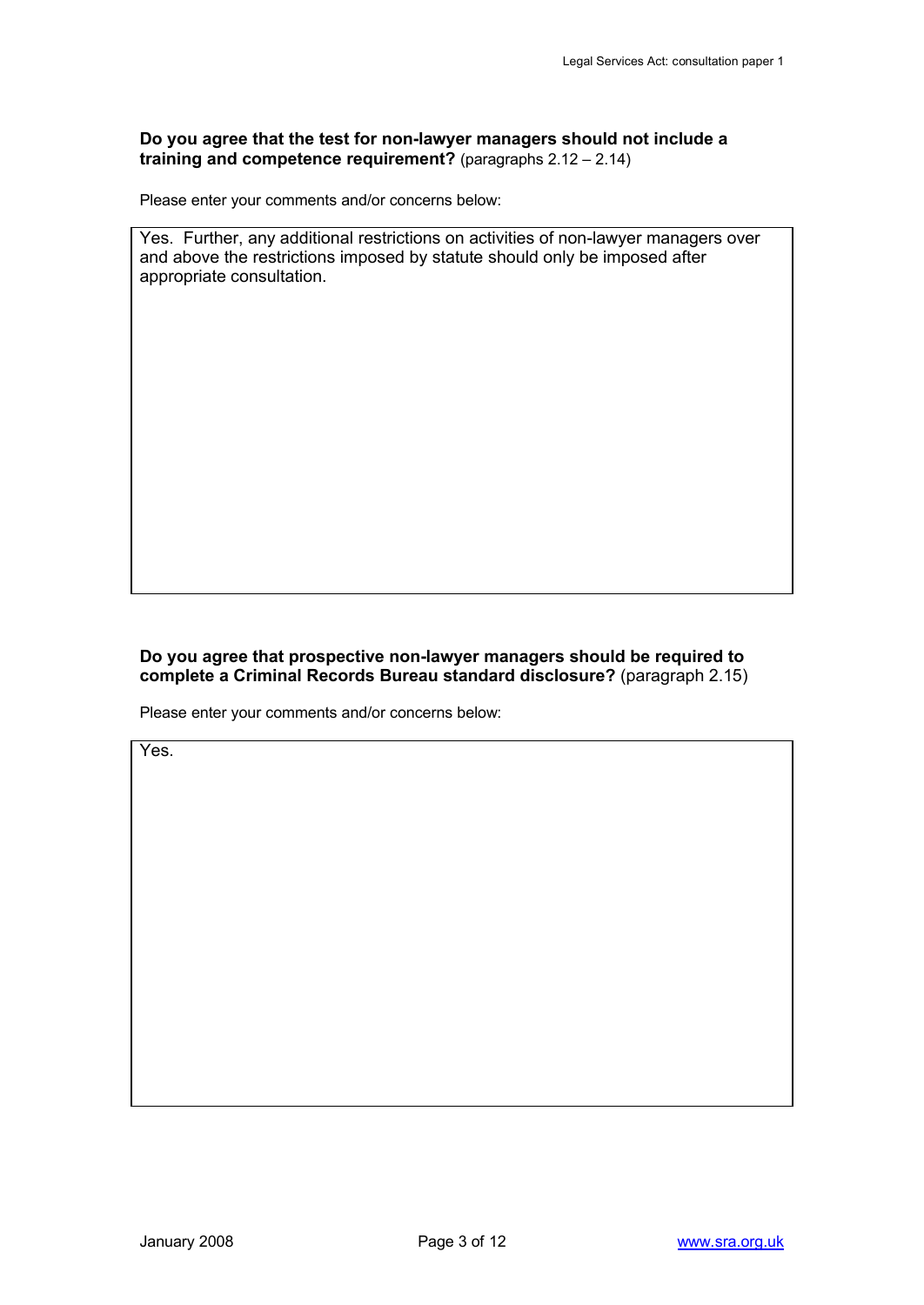## **Do you agree that non-lawyers with other professional qualifications should be subject to the same character and suitability test as those with no professional qualification?** (paragraphs 2.16 – 2.18)

Please enter your comments and/or concerns below:

We consider that the SRA should take a pragmatic approach to this question. The issue appears to us to be similar to that of registration as a foreign lawyer, whereby, subject to compliance with administrative formalities, the SRA permits solicitors to practise in partnership with lawyers qualified in certain jurisdictions outside England and Wales If it is feasible to establish a list of qualifying bodies, membership of which would constitute prima facie evidence of fitness to practice in partnership with solicitors, we consider that the SRA should do so. Ideally, we would favour a system of mutual recognition.

In this regard, we think it is important to consult with and consider the rules of other professions. If the SRA decides unilaterally to impose extensive obligations on members of other professional bodies before allowing solicitors to practise in partnership with them, would that increase the risk of those professional bodies imposing (or of failing to relax) their own restrictions on their members practising in partnership with solicitors?

Suppose a law firm with 200 solicitor partners wished to admit a member of (say) the Institute of Chartered Accountants of England and Wales ("ICEAW") as a partner. Would this mean that, in order to permit the accountant to practise in partnership with solicitors, the law firm concerned would need to provide details of each of its 200 solicitor partners to the ICEAW, in order for the ICEAW to satisfy itself that each solicitor was a fit and proper person with whom the accountant could practise in partnership? We would be keen to avoid this scenario.

### **Do you agree that the SRA should require firms to submit the application for approval of their non-lawyer managers, and for the nonlawyers to verify the information given?** (paragraph 3.1)

Please enter your comments and/or concerns below: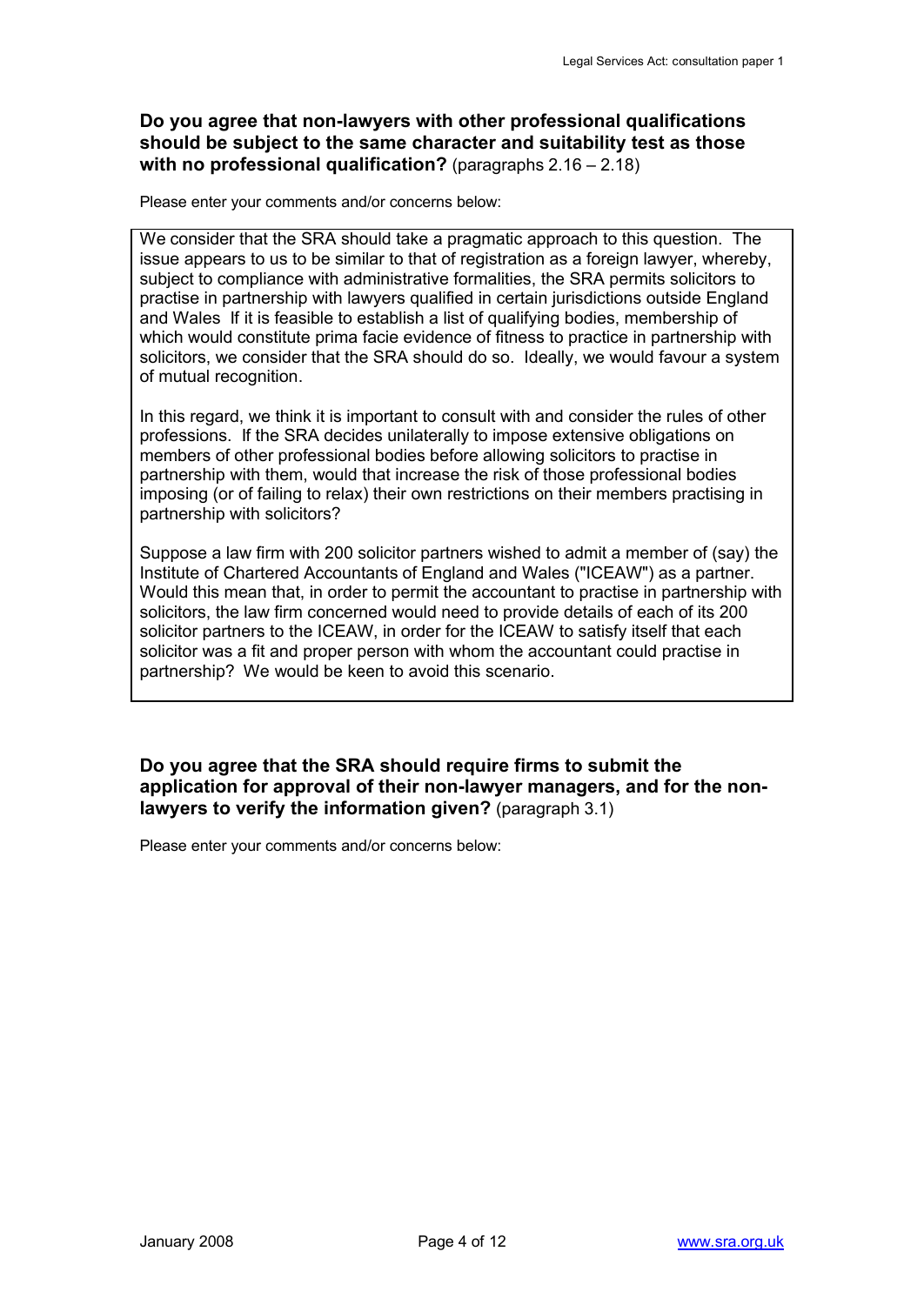We would prefer to follow the system used for registration of foreign lawyers. Although firms would assist in the preparation of applications, responsibility would lie with individual applicants.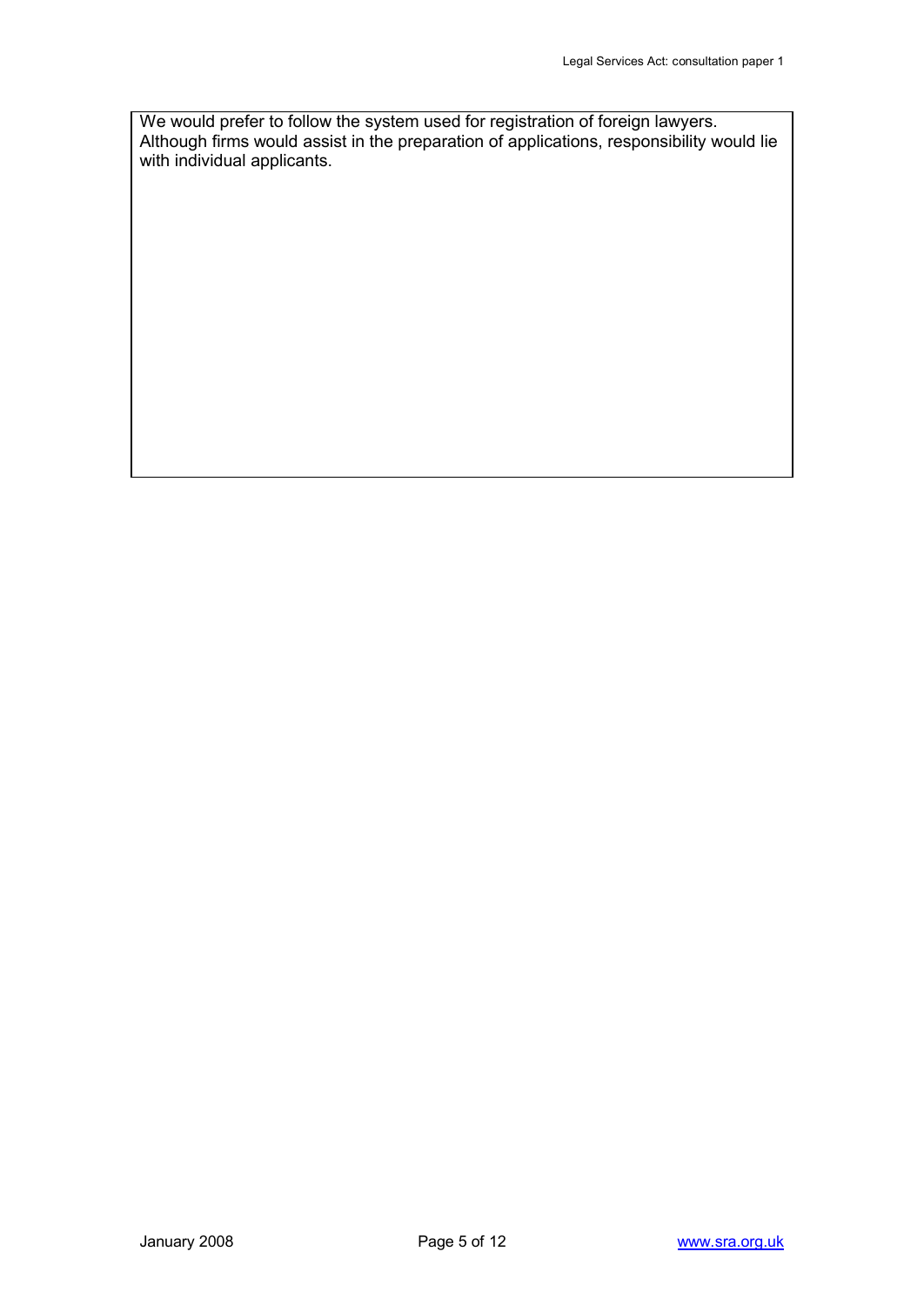### **Do you think that firms taking on a non-lawyer manager from another firm should have to make a fresh application for approval?** (paragraph 3.2)

Please enter your comments and/or concerns below:

No. We do not think that would be necessary in the consumer and public interest. It would suggest that the SRA would be assessing the suitability of the firm, not the individual candidate. On what basis would a previously approved applicant be refused approval?

Further, we do not understand the comment that requiring a fresh application for approval "would increase the visibility of non-lawyers within the regulatory system". Any changes of firm would be visible to the SRA through the usual notification process.

### **Do you believe any of these proposals will have an impact on equality and diversity?**

Please enter your comments and/or concerns below:

No.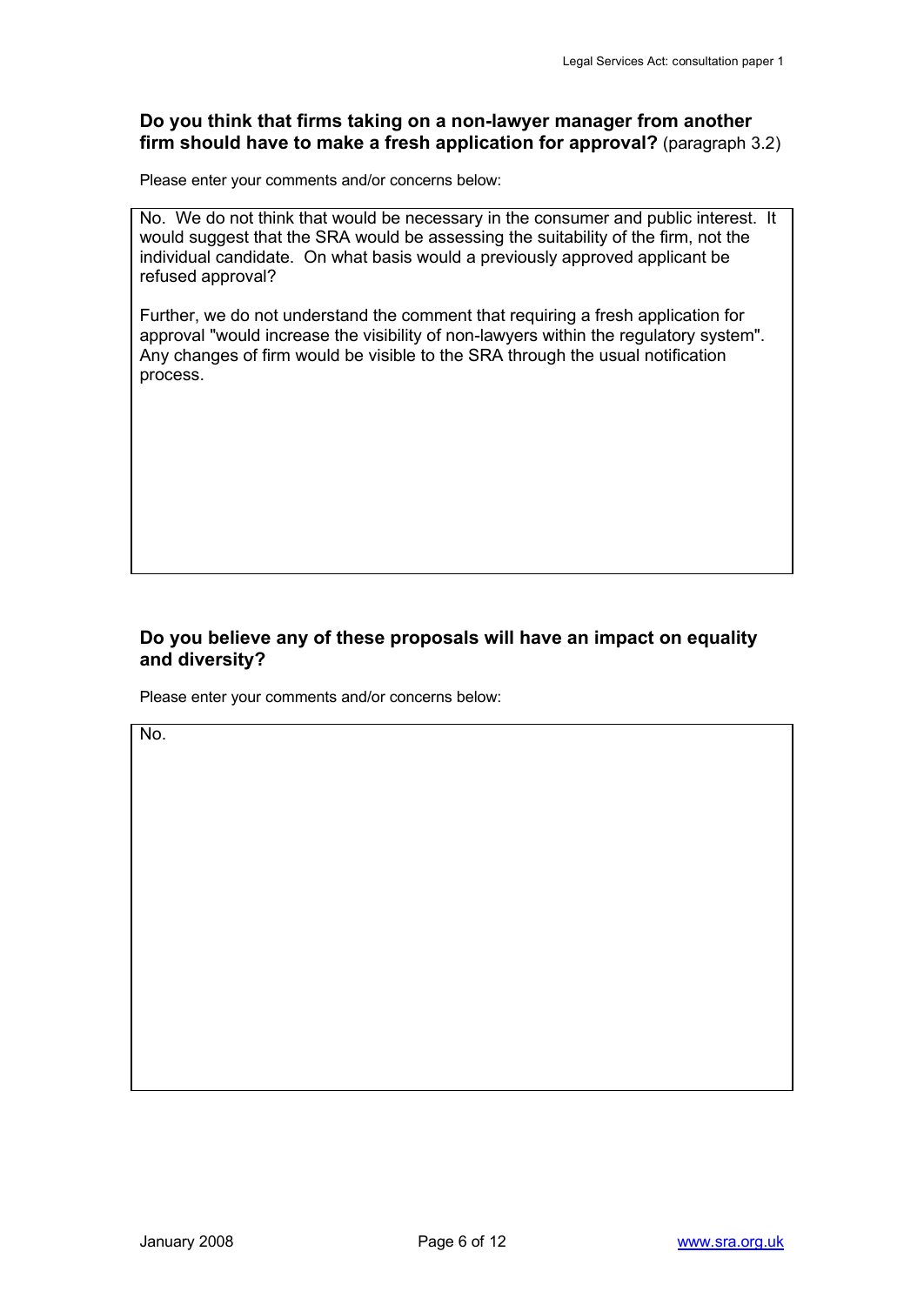**If you want to make any other comments, please do so below.**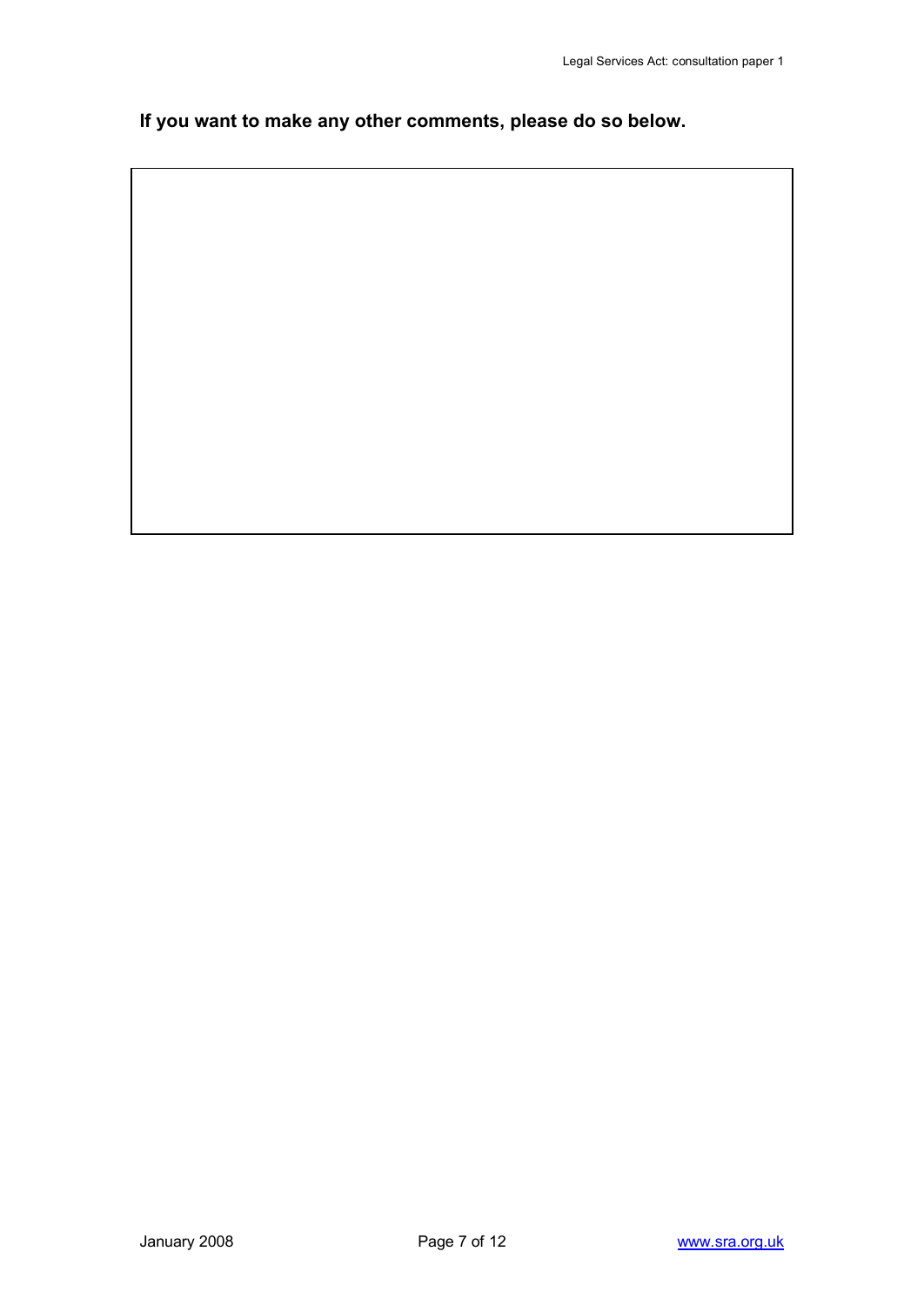# **About you**

Thank you for detailing your comments and initial concerns.

Please identify yourself below.

| Thomas |  |
|--------|--|

Forename(s) Ian Robert

Your SRA ID number (if applicable) 162369

Name of the firm or organisation where you work Allen & Overy LLP

Please enter your email address below. Ian.thomas@allenovery.com

We will use your email address if we need to contact you about your comments.

#### **Email updates**

| Would you like to receive email alerts about Solicitors | Yes. | $\boxtimes$ |
|---------------------------------------------------------|------|-------------|
| Regulation Authority consultations?                     | N٥   |             |

### **Confidentiality**

We may publish a list of respondents and a report on responses. Partial attributed responses may be published. Please advise us if you do not wish us to attribute your response or for your name or the name of your firm or organisation to appear on any published list of respondents.

| Attribute my/our response and publish my/our name.               |  |
|------------------------------------------------------------------|--|
| Do not attribute my/our response and do not publish my/our name. |  |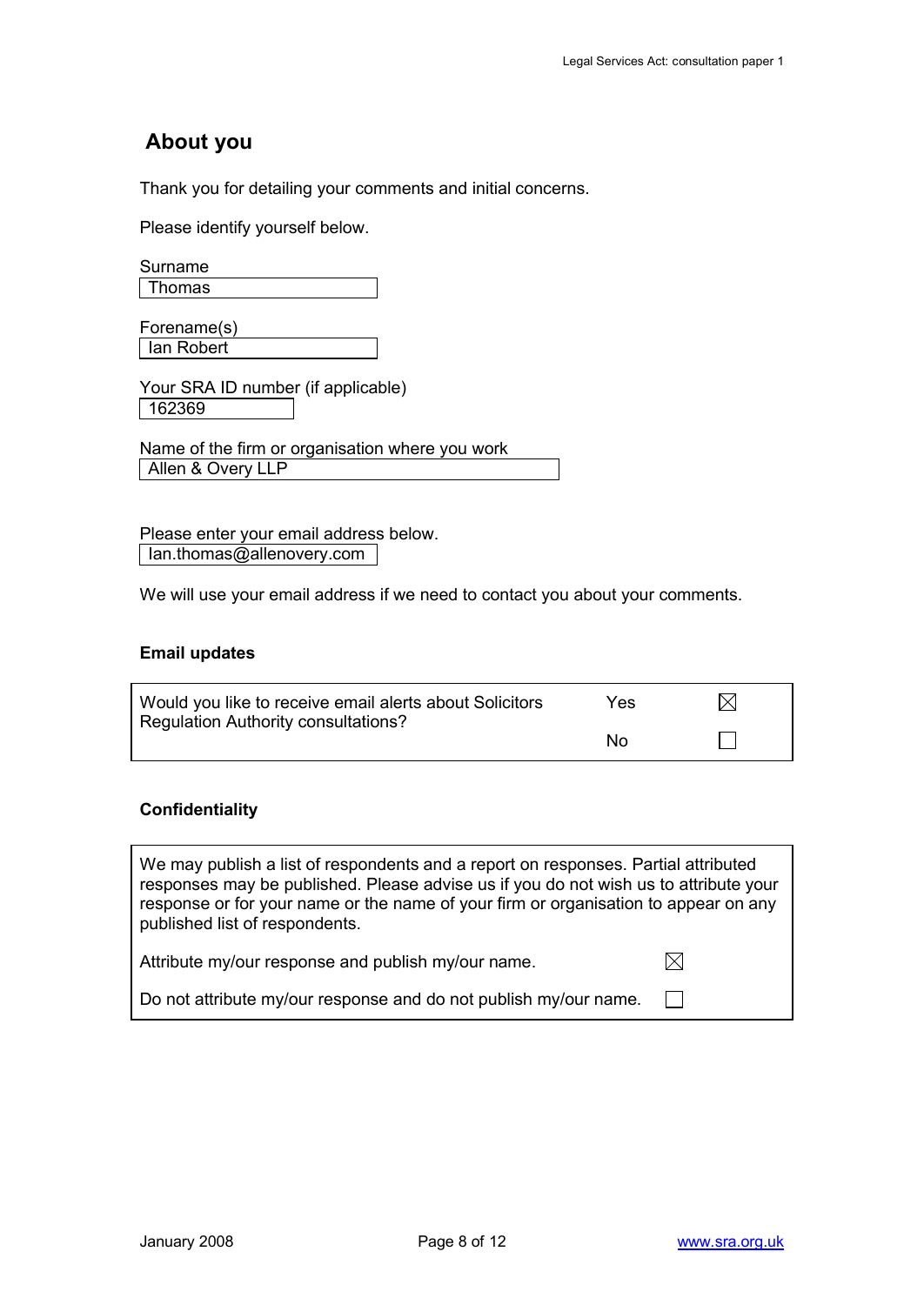# **I am submitting comments…**

Please identify the capacity in which you are submitting comments by selecting **one option only** from the list below. To select an option, click on the check box next to it.

| on behalf of my firm                                                                 | $\boxtimes$ | Please enter its name<br>Allen & Overy LLP |
|--------------------------------------------------------------------------------------|-------------|--------------------------------------------|
| on behalf of a Law Society board or<br>committee                                     |             | Please enter its name                      |
| on behalf of a representative group                                                  |             | Please enter its name                      |
| on behalf of a local law society                                                     |             | Please enter its name                      |
| as an academic                                                                       |             | Please enter the name of your institution  |
| on my own behalf as a solicitor in<br>private practice                               |             |                                            |
| on my own behalf as an employed<br>solicitor                                         |             |                                            |
| as another legal professional                                                        |             | Please specify                             |
| as a non-lawyer interested in<br>participating in the new forms of legal<br>practice |             | Please specify                             |
| as a trainee solicitor                                                               |             |                                            |
| as a student studying for a qualifying<br>law degree or legal practice course        |             |                                            |
| as a member of the public                                                            |             |                                            |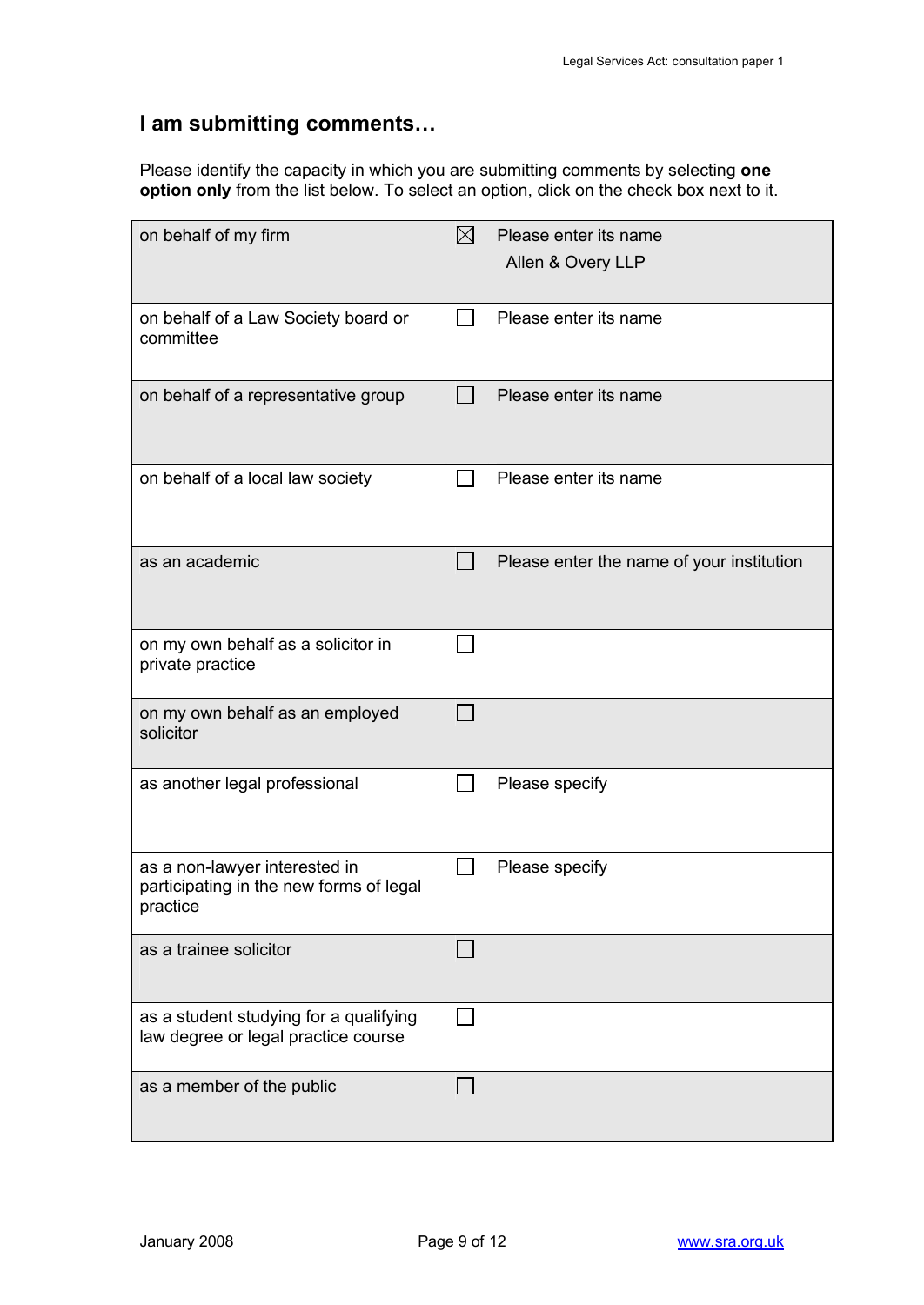| in another capacity | Please specify |
|---------------------|----------------|
|                     |                |
|                     |                |

**Thank you for identifying yourself.**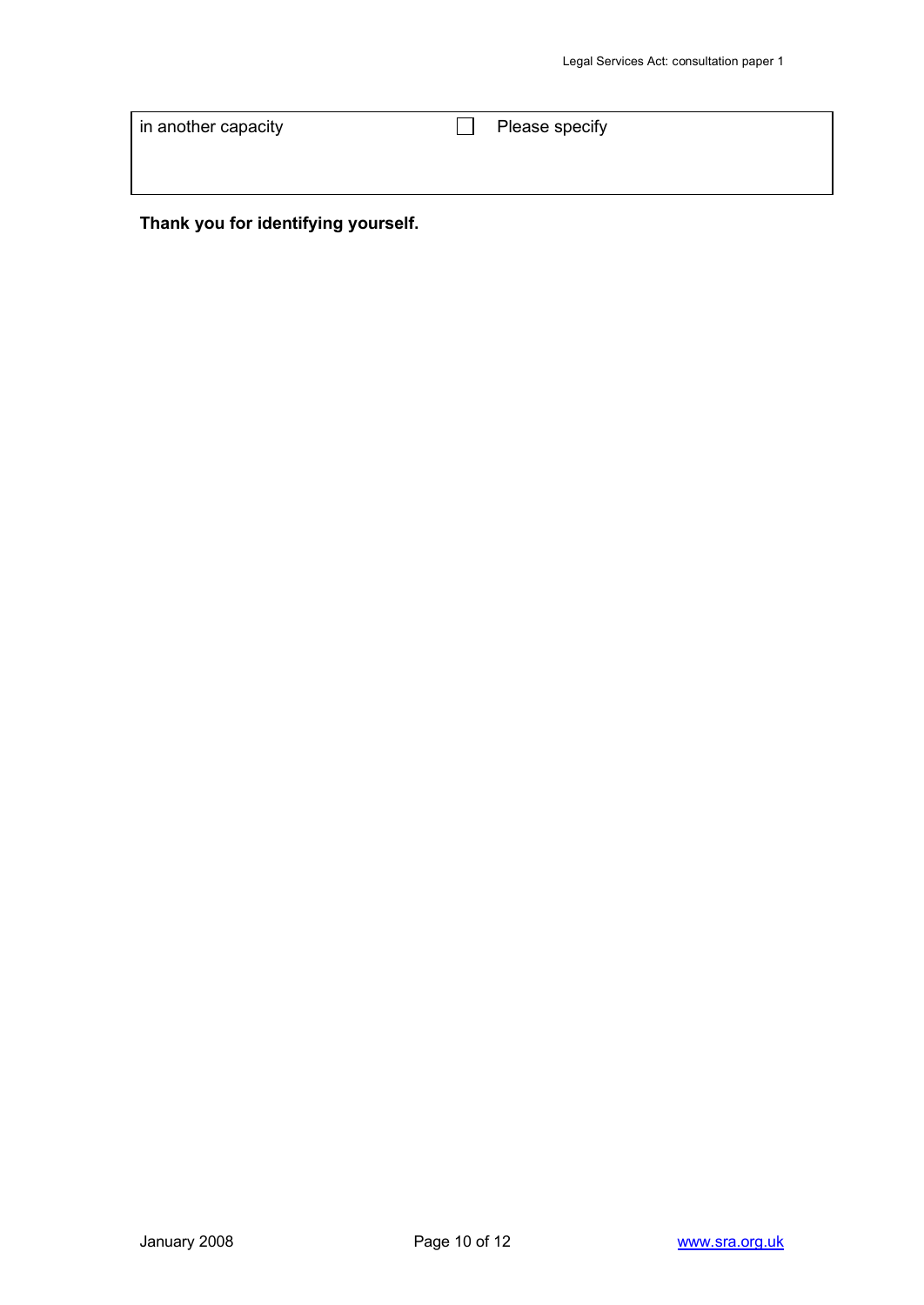# **More about you**

We want to ensure that responses capture the opinions of a wide cross-section of the profession and stakeholders. Please help us by answering several more questions about yourself.

#### **A. Questions about you**

| What is your gender?                                                                                                                                            |  | Male    | Female |  |  |
|-----------------------------------------------------------------------------------------------------------------------------------------------------------------|--|---------|--------|--|--|
| Please enter your age—in years.                                                                                                                                 |  |         |        |  |  |
|                                                                                                                                                                 |  |         |        |  |  |
|                                                                                                                                                                 |  |         |        |  |  |
| Which of the following best describes your ethnicity? Select one option only from the<br>list below. To select an option, click on the corresponding check box. |  |         |        |  |  |
| <b>White British</b>                                                                                                                                            |  |         |        |  |  |
| White Irish                                                                                                                                                     |  |         |        |  |  |
| White other                                                                                                                                                     |  | Specify |        |  |  |
| Mixed white and black Caribbean                                                                                                                                 |  |         |        |  |  |
| Mixed white and black African                                                                                                                                   |  |         |        |  |  |
| Mixed white and Asian                                                                                                                                           |  |         |        |  |  |
| Other mixed background                                                                                                                                          |  | Specify |        |  |  |
| <b>Black or black British Caribbean</b>                                                                                                                         |  |         |        |  |  |
| <b>Black or black British African</b>                                                                                                                           |  |         |        |  |  |
| Other black or black British background                                                                                                                         |  | Specify |        |  |  |
| Asian or Asian British Indian                                                                                                                                   |  |         |        |  |  |
| Asian or Asian British Pakistani                                                                                                                                |  |         |        |  |  |
| Other Asian or Asian British background                                                                                                                         |  |         |        |  |  |
| Chinese or other ethnic group, Chinese                                                                                                                          |  |         |        |  |  |
| Any other ethnic group                                                                                                                                          |  | Specify |        |  |  |
| Decline to answer                                                                                                                                               |  |         |        |  |  |
|                                                                                                                                                                 |  |         |        |  |  |
| Do you have any disability that has a substantial and long-term                                                                                                 |  |         | Yes    |  |  |
| effect on your ability to carry out day-to-day activities?                                                                                                      |  |         | No     |  |  |